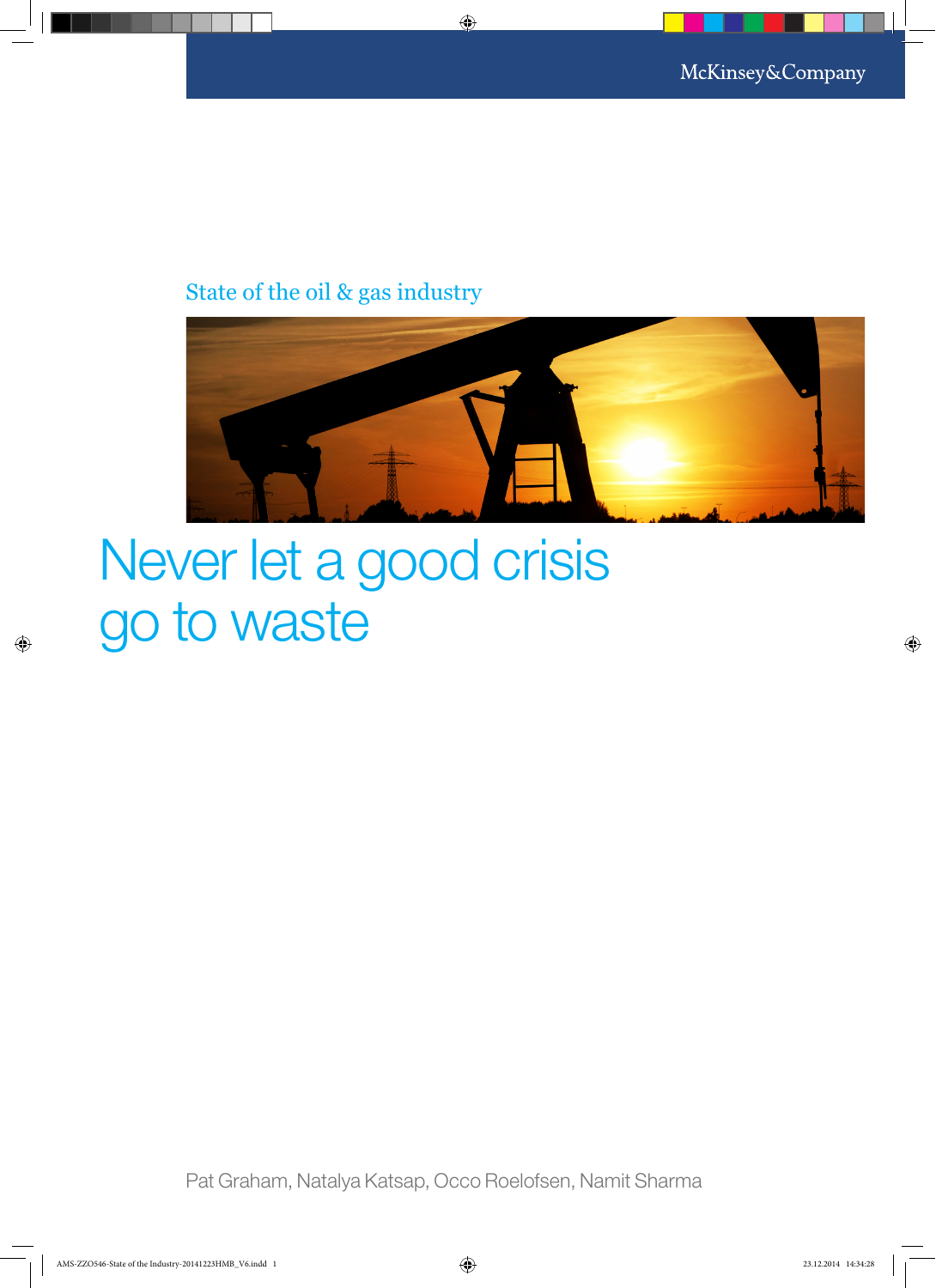## *Introduction: A predictable shock but an uncertain future*

Rapidly plunging oil prices—at the time of writing below USD 60 per barrel—shocked the global oil & gas industry. Although many did not see the price collapse coming, the fundamental changes in supply and demand that caused it were already manifest in early 2014. Going forward, structural changes and disruptive trends will exacerbate the challenges facing the industry and could lead to a significant shakeout.

Facing one of the many crises of his time, Sir Winston Churchill supposedly quipped: "Never let a good crisis go to waste." The remark was meant to identify a crisis that demanded immediate and thoroughgoing change. Over the intervening years, the phrase has been used by statesmen and business leaders as a rallying cry to regroup, revamp and reinvent. In this article, McKinsey continues that tradition by applying a keen lens to the oil & gas industry's fundamentals and the needed business changes the shifting fundamentals imply. This crisis is an opportunity for the industry to significantly reshape how it works.

#### *The oil price shock was predictable*

Harbingers of the current collapse of global oil prices were already visible in early 2014 on both the supply and demand side of the equation. In fact, during the past year our clients have focused increasingly on the implications of low oil prices.

From the demand perspective, OECD oil demand peaked in 2005 and has subsequently declined by nearly 10%. The Chinese economy, which drove half the net demand growth since 2005, has slowed down. In addition several megacites in China have imposed or are considering restrictions on car purchases. The EU economic slowdown in the third and fourth quarters dragged demand down even further. In response, the International Energy Agency (IEA) cut its outlook for growth in petroleum demand from 1.4 to 1% annual growth (between June and September). Although economic conditions in China and the EU contributed equally to the 2014 revised outlook, petroleum demand growth in China slowed more than expected (from 6% to less than 3% annual growth between 2009 and 2014, according to IEA figures), and the EU recovery did not materialize.

While demand fell, supply grew well beyond expectations. US light tight oil (LTO) production was a major contributor. Throughout 2014, US production exceeded projections by more than one million barrels per day.1 At the same time, Iraq and Libya boosted production by 200 and 300 kboed respectively at different points in the year.<sup>2</sup> By August, US LTO and Libyan production were increasing the global oil supply by 1.3 mbd above projected levels. Although forecasting Libyan and Iraqi oil production is difficult and complex, growth in the LTO supply was fairly predictable. McKinsey's Energy Insights has been forecasting 2014 daily LTO production of about 3 mmbd (2.9 to 3.4 mmbd) since 2012.

<sup>1</sup> IEA Medium-Term Oil Market Report 2013 projection for 2014, IEA Medium-Term Oil Market Report 2013 latest estimate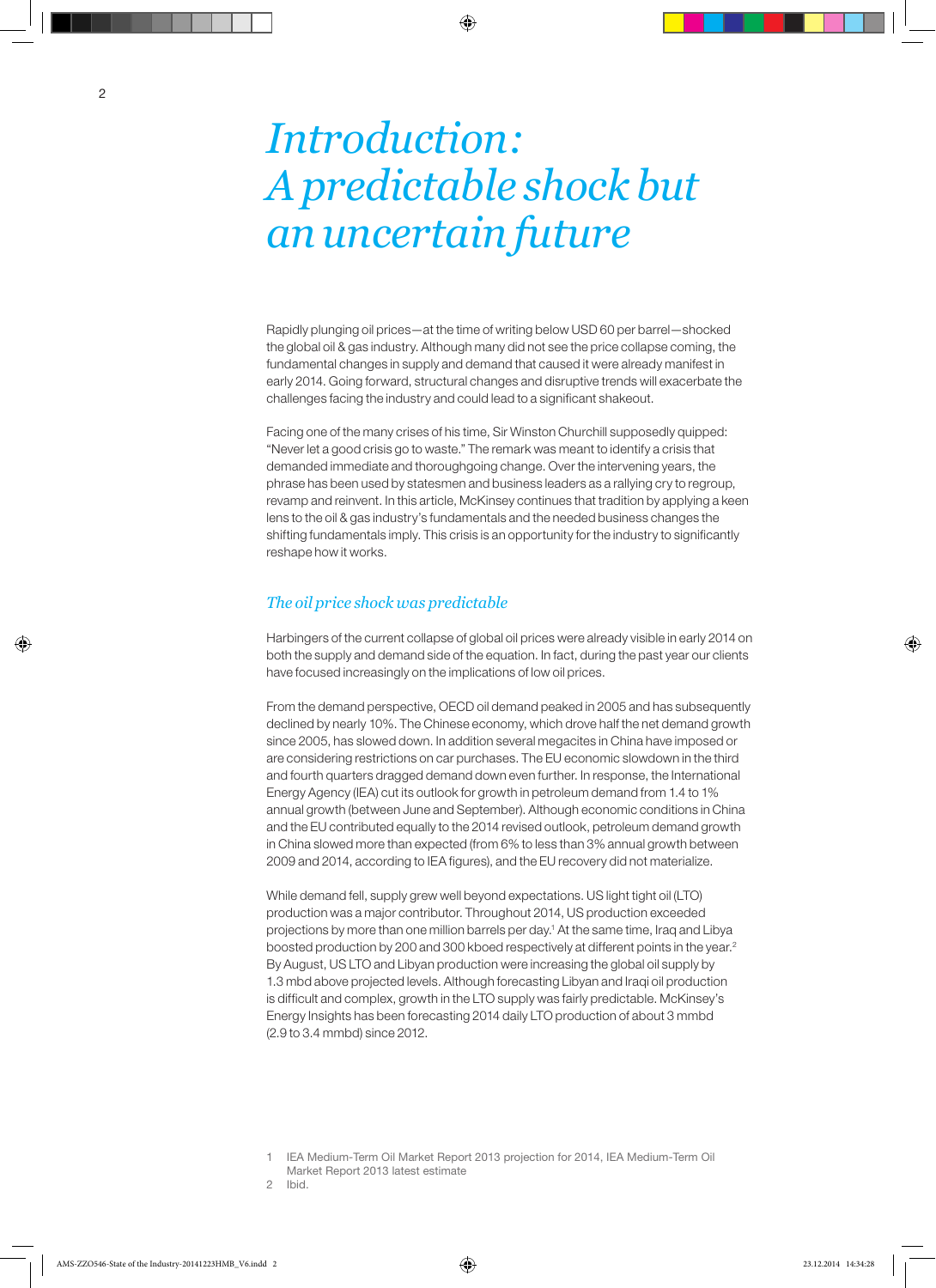#### *Uncertainty and disruption in the future*

Supply and demand uncertainty will continue. The US LTO revolution, for example, is picking up speed and has already exceeded most 2014 industry projections. On its current trajectory, US LTO production could reach some 7 mbd by 2020, with an additional potential of approximately 1 mbd with favorable subsurface quality (see Figure 1).

Although some speculate about OPEC's intensions to maintain production quotas to pressure LTO producers, evidence suggests that current actions may slow but not thwart LTO production. At USD 60/bbl crude oil, we estimate that over 60% of production from new wells will be economic. Experience indicates that it can take up to eight months before drilling activity responds to price declines. US oil rig activity, for example, only dropped slightly in the weeks following the sharp oil price decline in October—from 1,600 to 1,575 actively drilling oil rigs reported by Baker Hughes.

Despite the profitability of LTO, its growth could be limited by cash constraints. Independent players are more heavily leveraged than they have been in recent history. Investor opinions vary greatly about whether independents will have sufficient access to debt markets in order to maintain current growth rates. Majors are also cashconstrained. Ramping down LTO and onshore production may be more cost effective and less disruptive than ramping down deepwater production.

Geopolitical factors compound uncertainties in supply and demand. The Ukraine-Russia crisis, sanctions against Russia, the dispute in the East and South China seas, and conflicts in Iran and Iraq are some of the many situations creating uncertainty around much of the global petroleum supply.

#### Figure 1

#### **We expect US LTO supply to continue to grow**



1 Half-cycle break-even price of WTI for a new well (includes a 10% return), given local price differential (Bakken differential assumed at USD 9/bbl), excludes finding and land costs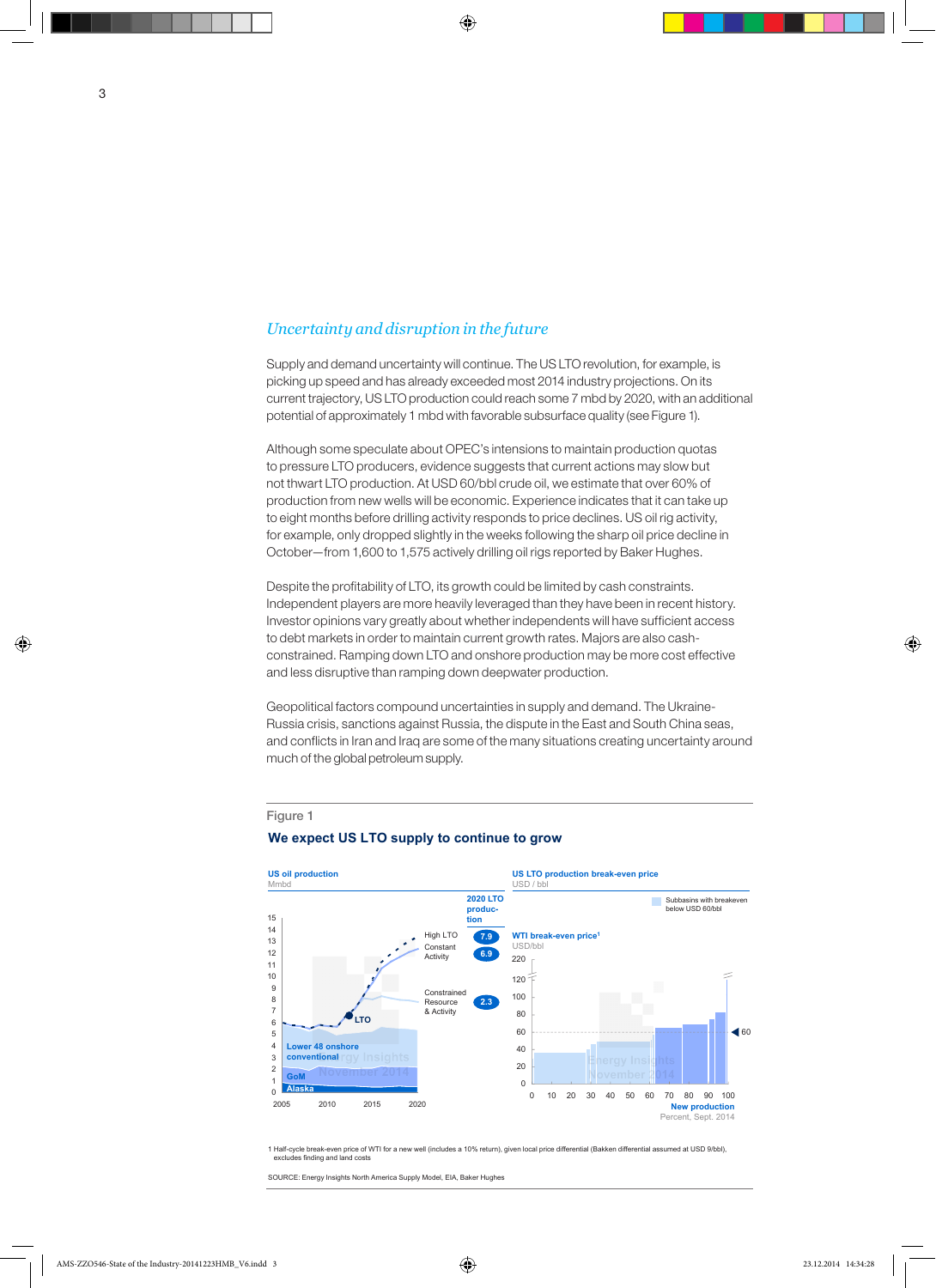In addition, radical reductions in the cost of renewables make some technologies profitable in certain uses and settings, affecting gas-to-power in the short and medium term, but potentially oil-to-transport in the longer term. Emerging technologies including electric vehicles, car sharing, and driverless cars could further disrupt the structural dynamics of global oil demand. In addition, new fuel efficiency standards (e.g., CAFE) and a real push in the automotive and aerospace industries to increase fuel efficiency will also affect demand.

#### *The state of the industry—a decade in the making*

Valuation multiples, weighted average for majors 2002 to June 2014

The fact of the matter is that the oil & gas industry had been underperforming the market since the credit crisis—long before the recent plunge in oil price. Majors and independents have been under investor pressure and the recent price collapse is shaking investor confidence further in an industry that has been marked by missed growth targets since the early 2000s and declining returns on investment during the last several years.

Capital markets' deteriorating confidence in the industry is reflected in lower total returns to shareholders versus the S&P 500 during price declines in 2008 (13% for the petroleum industry versus 18% for the S&P 500) and recovery after 2009 (17% versus 23% respectively).<sup>3</sup> Declining enterprise value (EV) to invested capital (IC) ratios since 2008 is further evidence of capital market concerns.



#### Figure 2

#### **Before oil price drop: valuations of majors had declined significantly since 2006, driven by erosion in return on capital invested**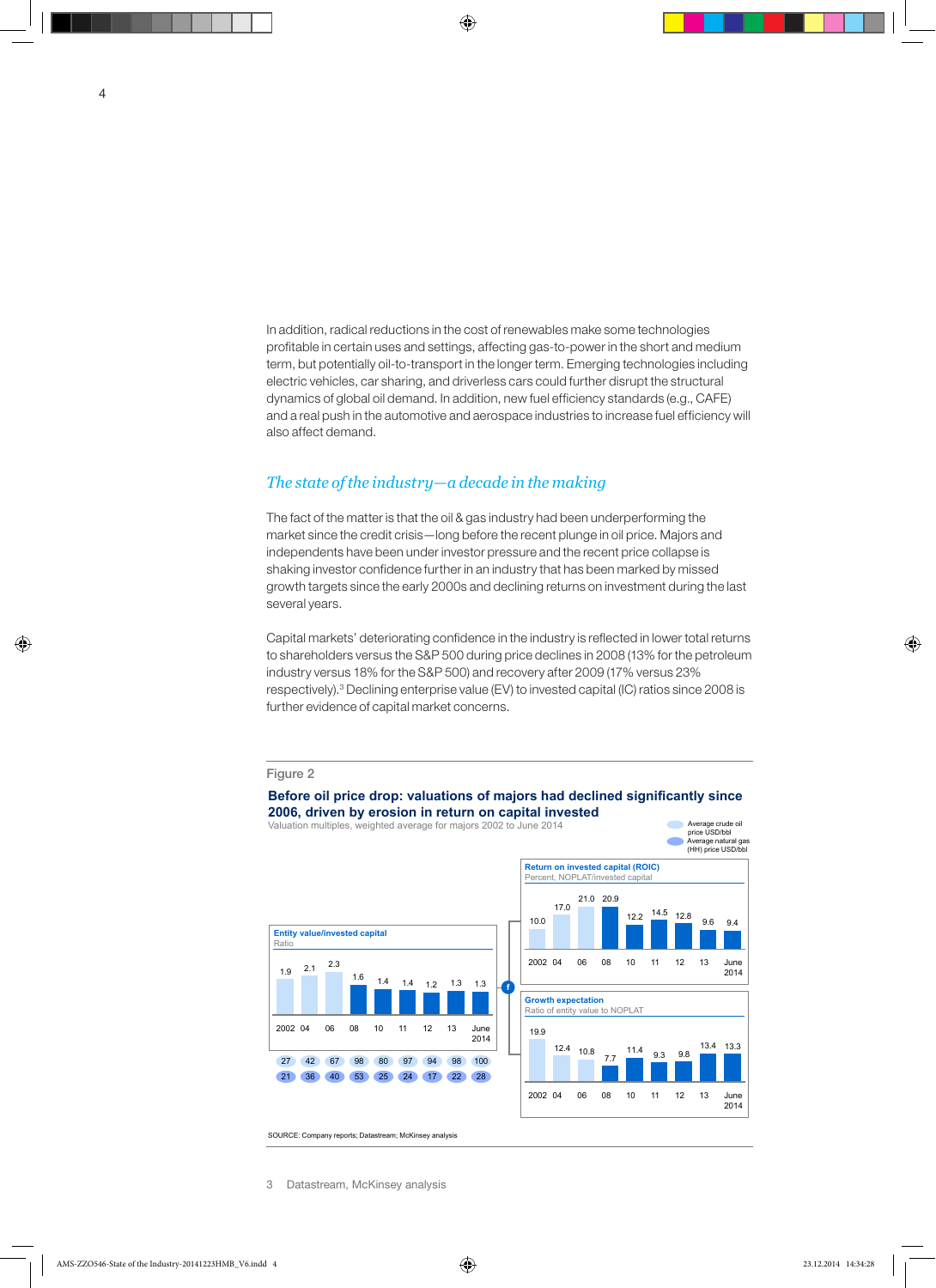Declining returns on invested capital (ROIC) have been lowering valuations across the industry. As of June 2014, the ROIC of majors has dropped to 9.4%, a precipitous fall from its 2006 peak of 20% and the lowest ROIC since 2002 (see Figure 2). Net capital expenditure as a share of operating cash flow has nearly tripled since 2005. The leap hampers the ability of companies to generate free cash even when oil prices are above USD 100 per barrel.

For independents, the enterprise value to invested capital ratios has not dropped as much as for majors, as industrywide decline in ROIC was offset by stronger growth expectations.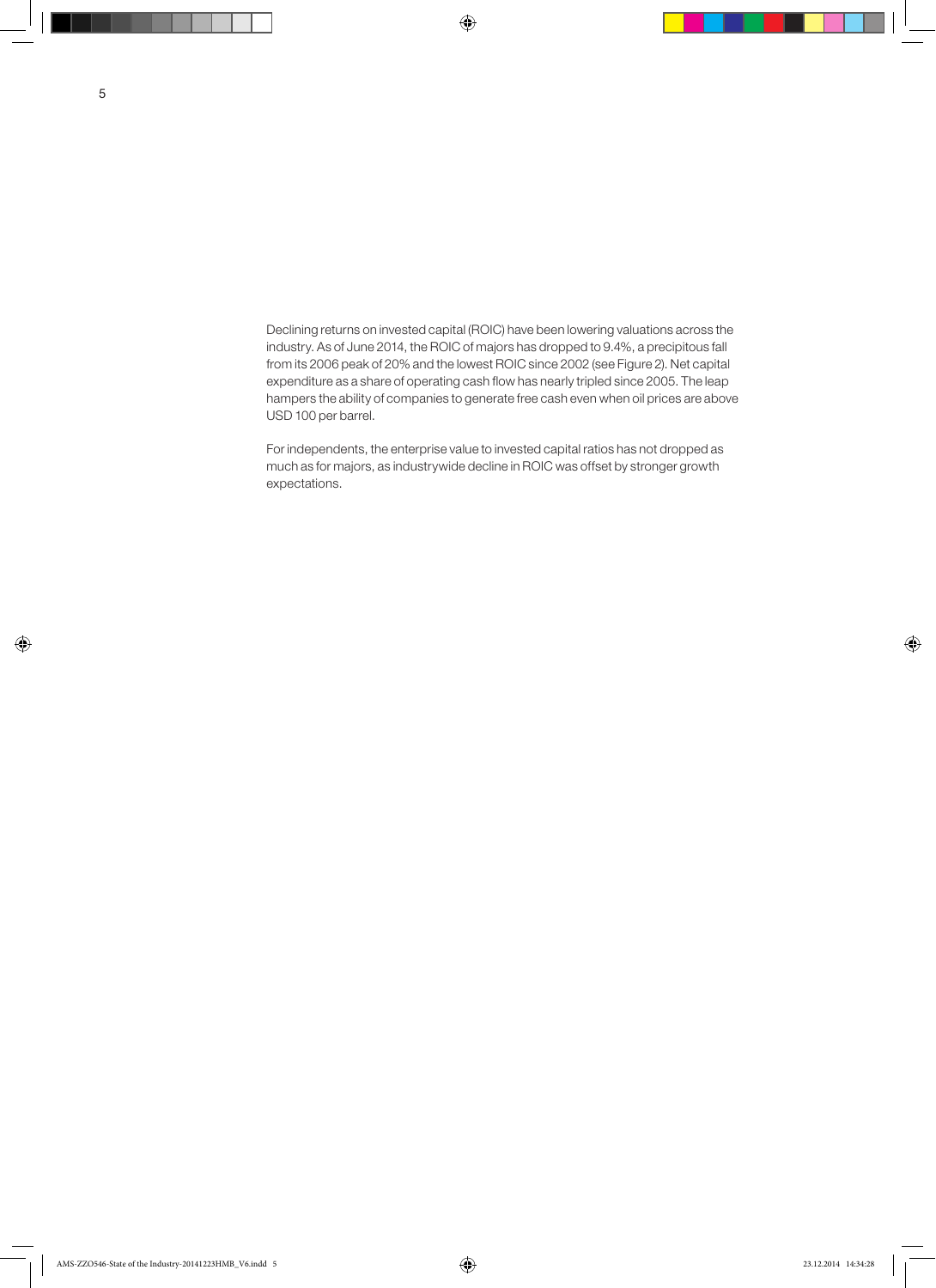### *The roots of the matter*

Capital market confidence in the ability of upstream oil & gas companies to create value—on the part of both majors and independents—has been deteriorating significantly over time. Disappointing exploration results, declining production efficiency, exploding capital intensity and investments that do not drive growth are making investors uncomfortable with the industry's future.

#### *Disappointing conventional exploration results*

Conventional exploration has been a critical component of resource replacement for both majors and large independents. The golden period was in the early 2000s when companies could access many new, prolific basins. However, deliveries from conventional wells have stalled. New major discoveries in Brazil and East Africa mask the underlying trend that only 30 to 40% of industry production is being replaced and only a few companies are able to make exploration work for sustained periods of time.<sup>4</sup> The exploding costs of development are making matters worse. Even when a company discovers resources, the economics are marginal for many projects.

While conventional exploration has been disappointing, especially for majors, unconventional oil & gas has opened up an entirely new global resource base with more than a trillion barrels to exploit. In 2008, we questioned whether conventional peak oil would drive prices up to USD 140 per barrel. Currently, vast resources are profitable below USD 100. If costs come down, resources could be profitable at USD 80 per barrel. The paradox is that although investments in conventional exploration have been a debacle, the world has more profitable resources available than it has had in the last 50 years.

#### *Exploding capital costs*

Development projects are becoming larger and more complex. Local markets and value chains are overheating as supply of contracted services struggles to catch up with growing demand. As a result, project delivery results have suffered. It is no secret that cost and time overruns are common in the oil & gas industry. In fact, most current projects miss both targets. Spiraling project development costs may soon strain the ability of companies to earn adequate returns. The culprit isn't supplier margins or commodity costs. It is soaring levels of inefficiency that can be avoided.

A review of offshore development costs illustrates the point (see Figure 3). First, we examined the costs in 2000 (index = 100). Then we estimated what 2013 costs should have been if they were in line with inflation (an index value of 144). Finally, we reviewed 2013 cost estimation models applied in the industry, and used 2013 industry models to estimate development costs for assets with identical functional specifications as those developed in 2000. Most cost categories more than doubled. An analysis of root causes revealed an increase in non-value-adding specifications, a vast increase in documentation requirements, mounting project management costs, negative development in drilling productivity, lack of standardization, and little movement up the learning curve.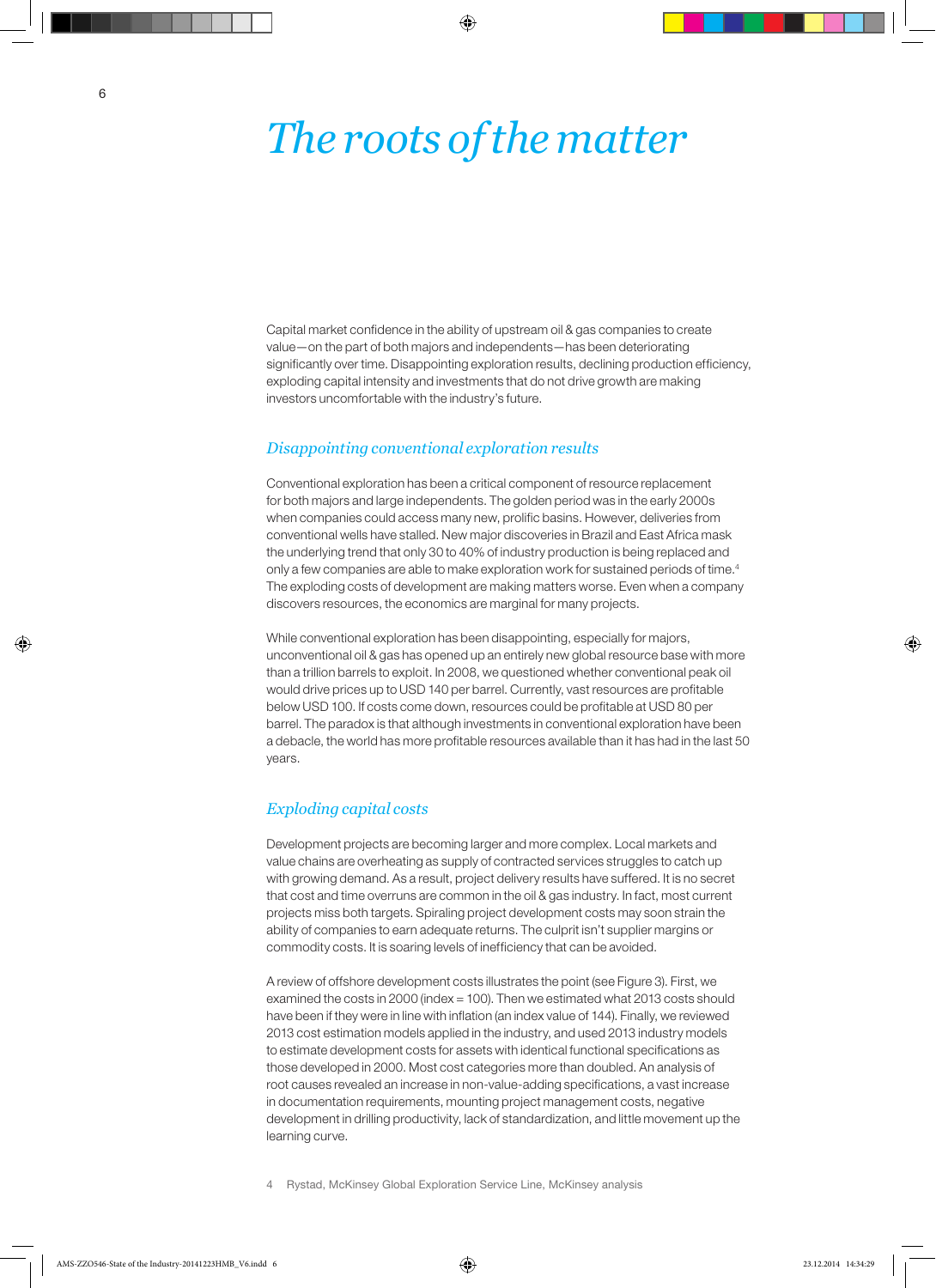The North Sea is a prime example. It is one of the oldest basins and its trajectory, challenges, and opportunities are indicative of overall production today and in the future. McKinsey recently analyzed costs and activities in the basin and interviewed more than 50 field managers. We found that increases in total expenditures often mask cost inefficiencies of up to one third of the increase in opex and capex costs per category. Inefficiency from lower productivity, increasingly overspecified activities, and poor purchasing practices are major causes of upward spiraling costs. For example, the time needed to drill a typical well on the United Kingdom Continental Shelf (UKCS) has risen by 17 days during the past five years.<sup>5</sup> According to one manager, the operator's drilling speed has dropped from 175 meters per day in 2004 to less than 100 meters per day in 2013 to 2014. Although water and well depths have affected drilling efficiency, the manager acknowledges that less experienced drilling crews and the scarcity of appropriate drilling facilities and other specialized inputs have significantly compounded the problem.

To understand mounting capex costs, we compared topside designs of several platforms with similar production capacity. We discovered that the weight of living quarters per bed had climbed over time as operators demanded higher living standards. For example, larger automation and temperature control can lead to a nearly 50% increase in the weight of the operator's HVAC systems. The larger weight increases the installation costs.

Purchasing processes and efficiency are another source of escalating costs. According to the McKinsey Global Purchasing Excellence survey of more than 400 organizations

#### Figure 3

#### **In general it's not supplier margins or commodity costs – we have met the enemy and it is us**



Development cost; index, 100 equal to year 2000 cost of field developments: example offshore projects

1 Calculated based on automotive example of cost for a standard vehicle in Germany, converted into comparable currency<br>2 Includes 10% contingency on topside and substructure, 15% on subsea, and contingency for expected add

SOURCE: HIS; Oil & Gas Practice UK ; NP; Capital projects cost review; McKinsey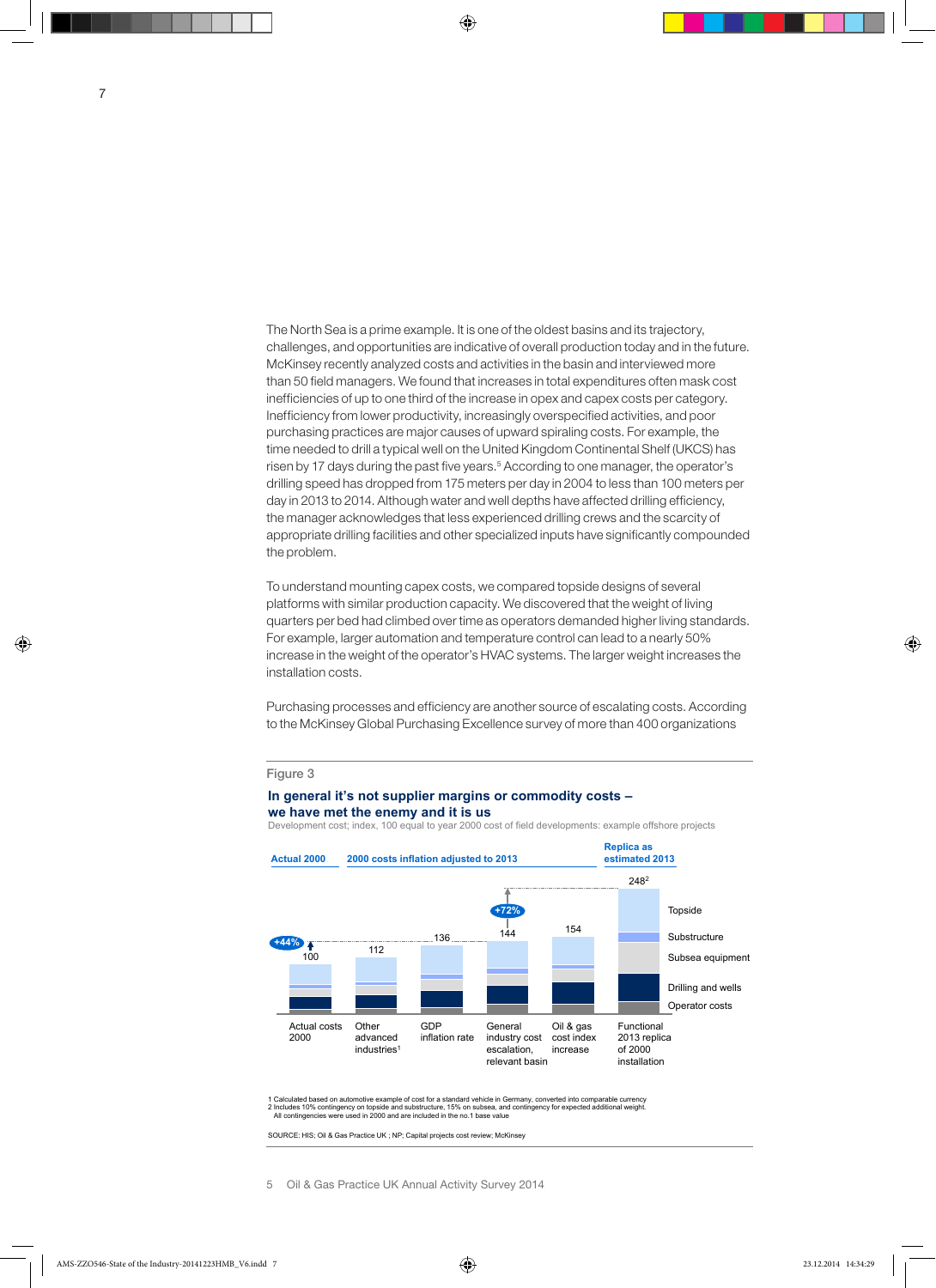in 20 sectors, oil & gas was among the lowest-scoring sectors. That ranking raises deep concerns for an industry where 70 to 80% of all spend is through third parties.

#### *Declining production efficiency*

The inefficiencies discussed above are escalating opex costs as well. Continuing with the North Sea example, in the last decade lifting costs have risen by 10% per year nearly five times higher than the UK national rate of inflation.<sup>6</sup> The average UKCS unit lifting cost is now double that of five years ago. In 2013, inflation-adjusted operating expenditures were the highest since production began on the UKCS in the 1970s.<sup>7</sup>

As costs rise, asset production efficiency is deteriorating. Data recently released by the UK's Department of Energy & Climate Change reveals that production efficiency on the UKCS fell from 81% in 2004 to just 60% in 2012. McKinsey analysis of information from regulators and our own proprietary benchmark data shows that, over the past decade, annual asset production efficiency has declined by more than 1% across the North Sea. Furthermore, our analysis found that Norway is following the UK trend when the ten-year difference in maturity between the two continental shelves is factored in. We estimate that this deterioration in asset production efficiency has cost the North Sea upstream industry more than 900 million boe of production and USD 60 billion in revenues since 2005.

- 6 McKinsey Energy Insights, SSB, ONS, Oil & Gas Practice UK
- 7 Oil & Gas Practice UK Annual Activity Survey 2014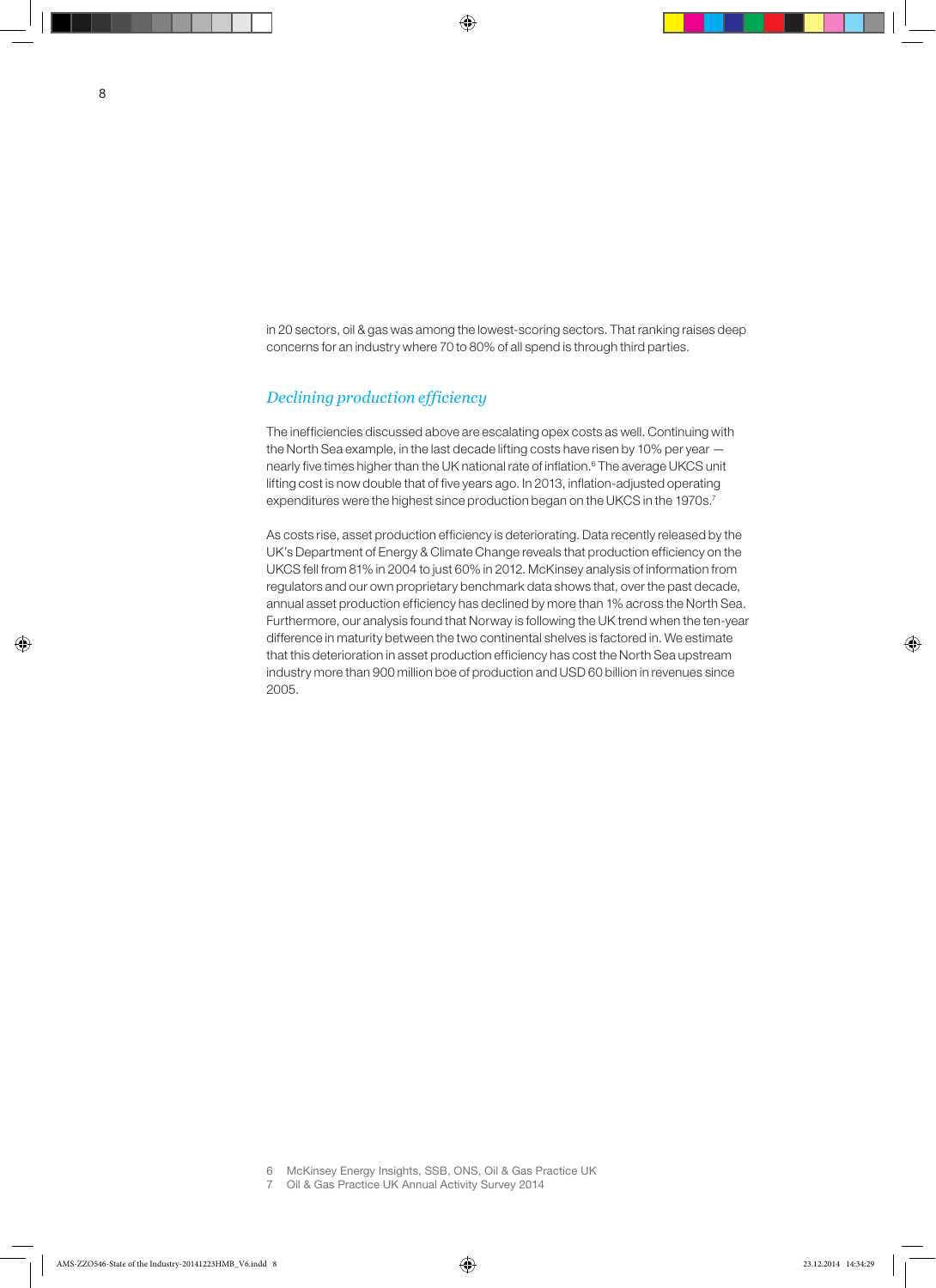### *Put the crisis to work*

Where oil prices will go in the future is an open question. However, even at USD 100 per barrel, international and North American independents will be squeezed for cash (see Figure 4). Majors are struggling to generate sufficient cash to cover their expenses and post healthy profits. The pressure is significant at USD 100 dollars, and even more so below.

Irrespective of oil prices, players in the sector need to assure the viability of their business models. To do so, they need to focus stringently on cash, bolster project delivery, and revamp exploration. Those who are able to can use the current crisis to reposition their portfolios. However, significant portfolio moves will be driven by differences in players' long-term views on the oil price outlook, organic resource availability, and fundamental project affordability.

#### *A stringent focus on cash*

#### Radically reduce costs

In our experience in working with organizations globally, we have found that the greatest driver of cost reduction is increased productivity in current operating assets. To increase that productivity, oil & gas companies should embrace the following:

**Cease low-value or value-destroying activities.** Eliminating these activities is the simplest, most sustainable means to rein in costs. To identify which activities to cut, companies should challenge current working practices and conduct rigorous analyses



SOURCE: IHS Herold; McKinsey analysis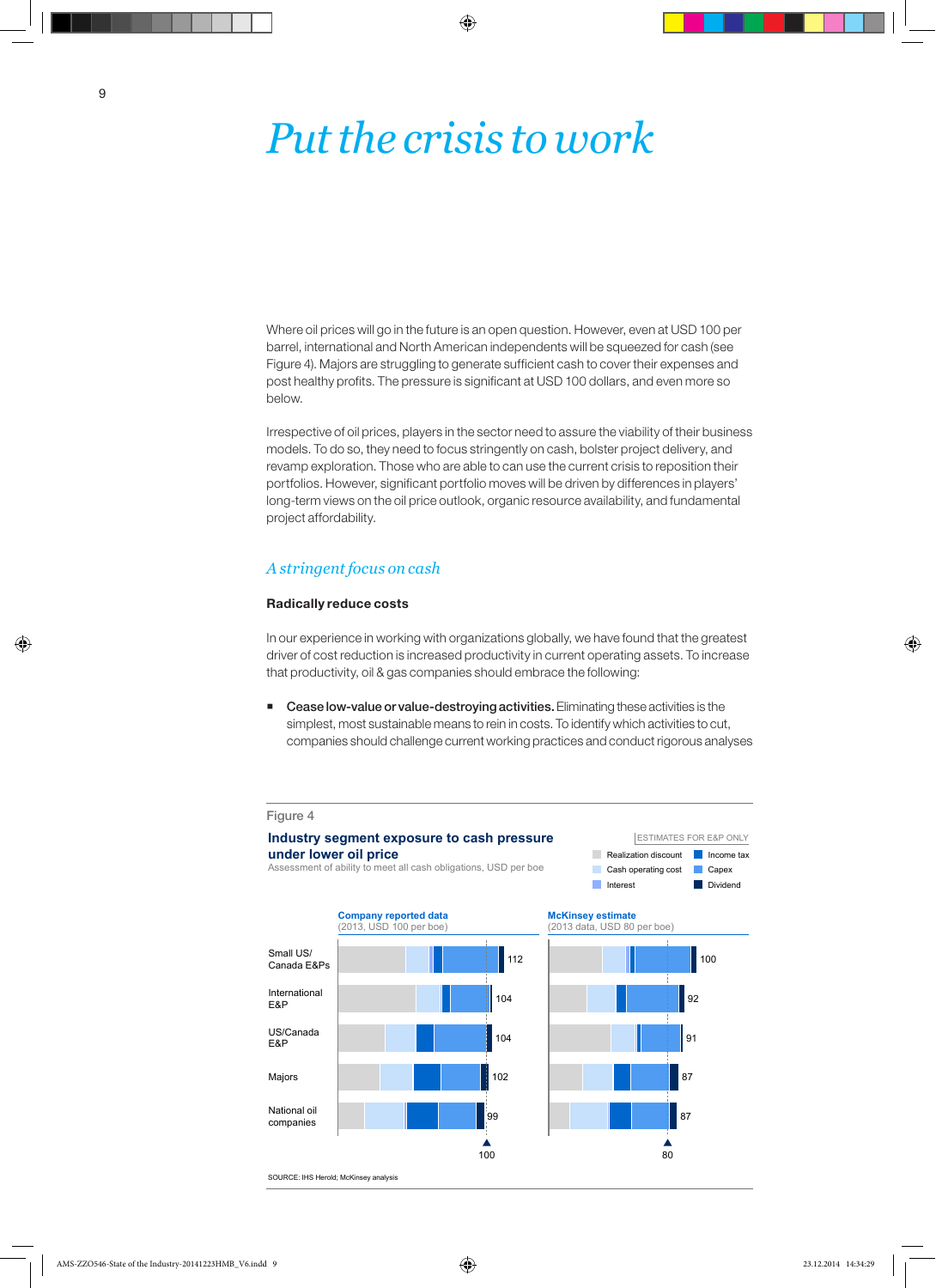of all current and planned activities to identify those with the greatest impact on safety and business performance. We have found that 10 to 15% of activities in any given year neither add value nor decrease risk.

■ Clarify and communicate cost drivers. Operators that control costs most effectively understand and track what drives those costs. Senior leaders should instill the importance of cost drivers by diligently analyzing data with their teams and encouraging their direct reports to do the same up and down the organizational hierarchy. In addition, company leaders should make cost and efficiency targets real for frontline workers. For example, organizations can create highly visible whiteboards showing how many days rented maintenance equipment has been offshore or how many days in the last month the full maintenance workload was achieved. They can also display how many times the 90-day plan has been changed onshore.

To identify cost reduction opportunities, players can use multiple lenses, including staff and asset costs, third party costs, and central office and support costs (see Figure 5).

#### Significantly improve asset efficiency

McKinsey research in the North Sea found a set of management practices that decisively improved performance in offshore environments. We believe that these practices can apply to all oil & gas operations. Specifically, we found that high-performing operators were highly likely to do the following:

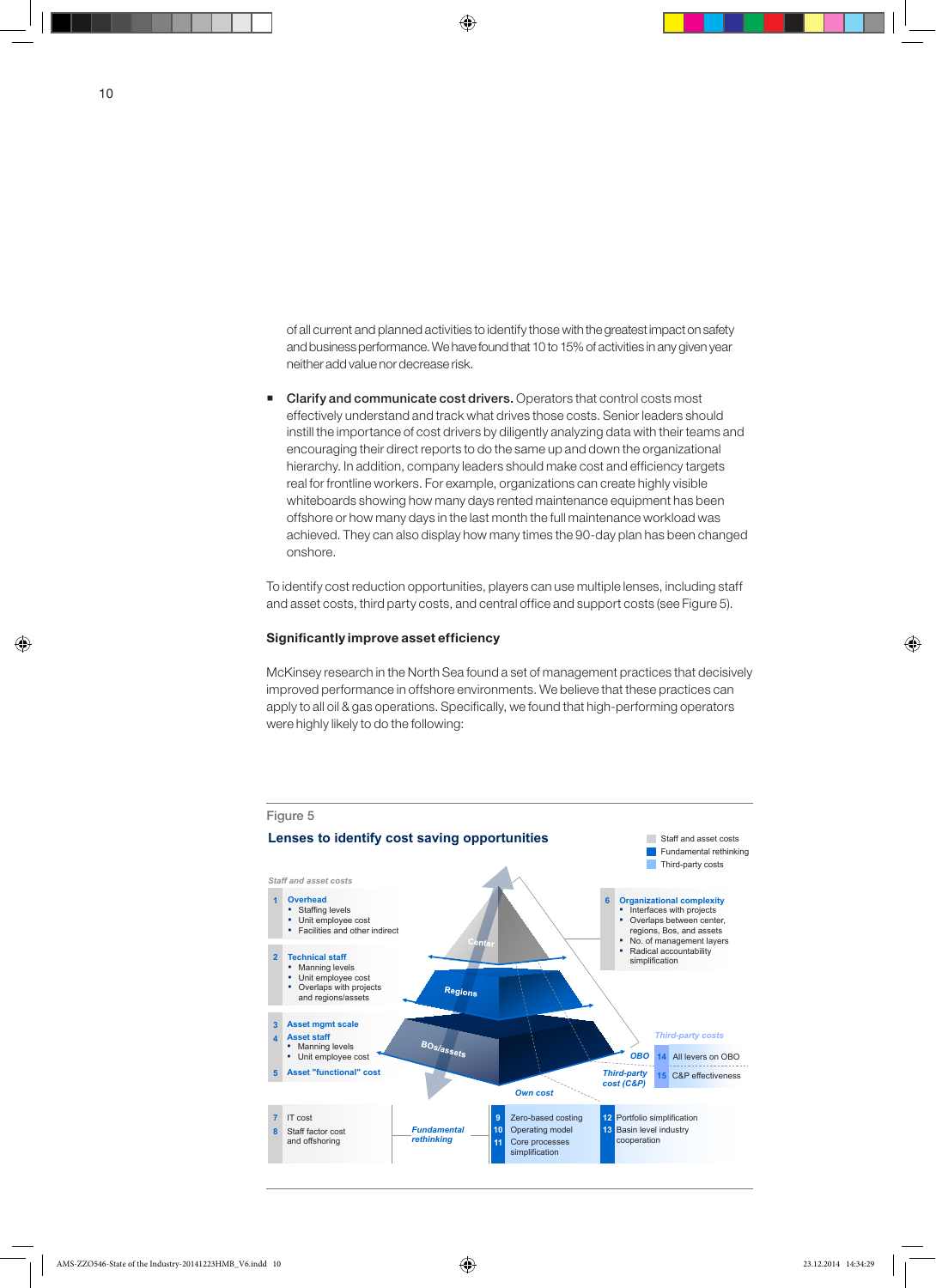- Minimize planned downtime. Top performers plan in great detail to assure that all necessary parts, equipment, and manpower are in place to complete work as quickly as possible. However, mindset is the most important hallmark of top performers: they fundamentally believe that work done during these events must be minimized.
- Improve reliability by learning from failures. Top-performing companies regularly investigate failures that result in lost production and identify their root causes. The investigations often include advanced analytics. Once the root causes have been found, top-performing organizations reduce the chances of recurrence by making appropriate changes to equipment, operating protocols, or maintenance strategies.
- **EXECTE A Create a culture of responsibility in operations.** The best-performing operators create a real sense of responsibility for equipment on the part of employees who use it. This culture of responsibility is supported by widespread use of operating standards. The most productive platforms not only maintain written standards that minimize the possibility of equipment damage, they also ensure that standards are written in plain language, and use visuals. Top performers also have processes in place to identify and manage deviations from those standards. On the best platforms, identifying such deviations is the standard operating procedure for supervisors and managers.

#### *Bolster project delivery*

In the short term, improvements to contracting and procurement processes can save needed cash. Recent surges in construction and third-party contractor activity have weighed heavily on project owners' ability to manage capital projects on time and on budget. The returns achieved by oil field service companies and contractors, for example, outpace those of project owners' by as much as 50% in some supply categories. At the same time, procurement controls a significant cost base —analysis of financial statements of oil & gas companies shows that from approximately 60% of spend in upstream operations to 90% of development projects costs and 95% of drilling and well expenses are external (procured from third parties). Procurement improvement has a significant and direct impact on EBIT—reduction in spend by 1% results in 5% EBIT improvement. Finally, procurement can improve cash flows quickly and dramatically: in McKinsey studies we found that a typical ramp-up garners 20 to 25% in potential savings in year one, and an additional 50% savings cumulatively in year two.

Companies are increasingly moving beyond procurement efficiencies driven by supplier consolidation and competitive negotiations (see Figure 6). Designing to cost, demand management, and clean-sheet costing can reduce expenses by up to 15%. Designing to value, collaborating with suppliers, and broadening the sourcing base (e.g., using "wild card" suppliers) reduces total cost of ownership by an additional 5 to 10%.

Continuing efforts to optimize front-end concepts, designs, and a push for modular standardization can improve a project's net present value by up to 25%. In many cases, engineering designs are developed or modified without thinking about, let alone optimizing, cost consequences. Simply considering alternatives in a transparent way can reduce costs by 10 to 15% without changing the solution. For repeat orders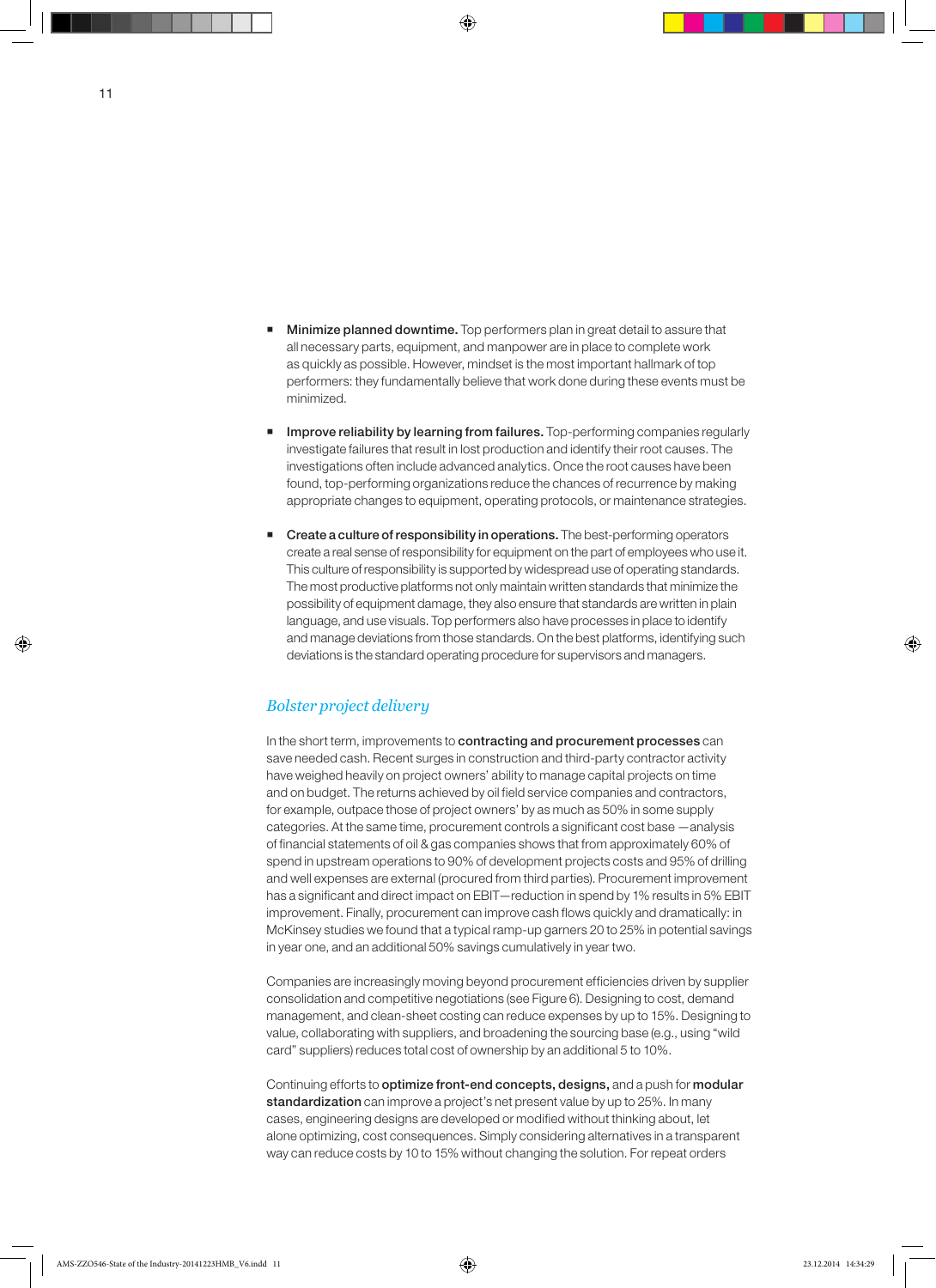of complex equipment, we sometimes even "tear down" the equipment—completely disassembling it, weighing and measuring parts—to arrive at a more accurate estimate of cost and to optimize the specification to suit operator needs at a lower cost.

There is also an opportunity for **basin-based collaboration** to drive sustainable, structural cost reductions across the industry. Standards are a potent means to achieve these reductions. For example, McKinsey estimates that approximately 75% of welding requirements differ between companies in terms of technical specifications, worker qualifications, and inspections. Although these differences aren't critical to safety, they drive higher costs for suppliers which are then passed on to operators. The supply chain is another prime opportunity for industry collaboration. Individual operators can share scarce resources in the North Sea by sharing standby vessels or coordinating the scheduling of their annual turnarounds so each operator can access the right skills at the right time without overwhelming contractors.

To fully exploit these approaches, oil & gas companies need to change the mindsets of their organizations. Most oil & gas companies hail from a tradition of stand-alone projects designed to meet specific geological conditions. Going forward, the challenges will demand optimizing concepts and design, including standardizing solutions and technical specifications. Potentially it could encompass collaborating with competitors to bring down supplier costs.

#### Figure 6



#### **We see companies evolving their procurement approach over time towards further value capture**

1 Total cost of ownership, includes "commercial", "demand/specification", and "procurement process" optimization levels

#### SOURCE: McKinsey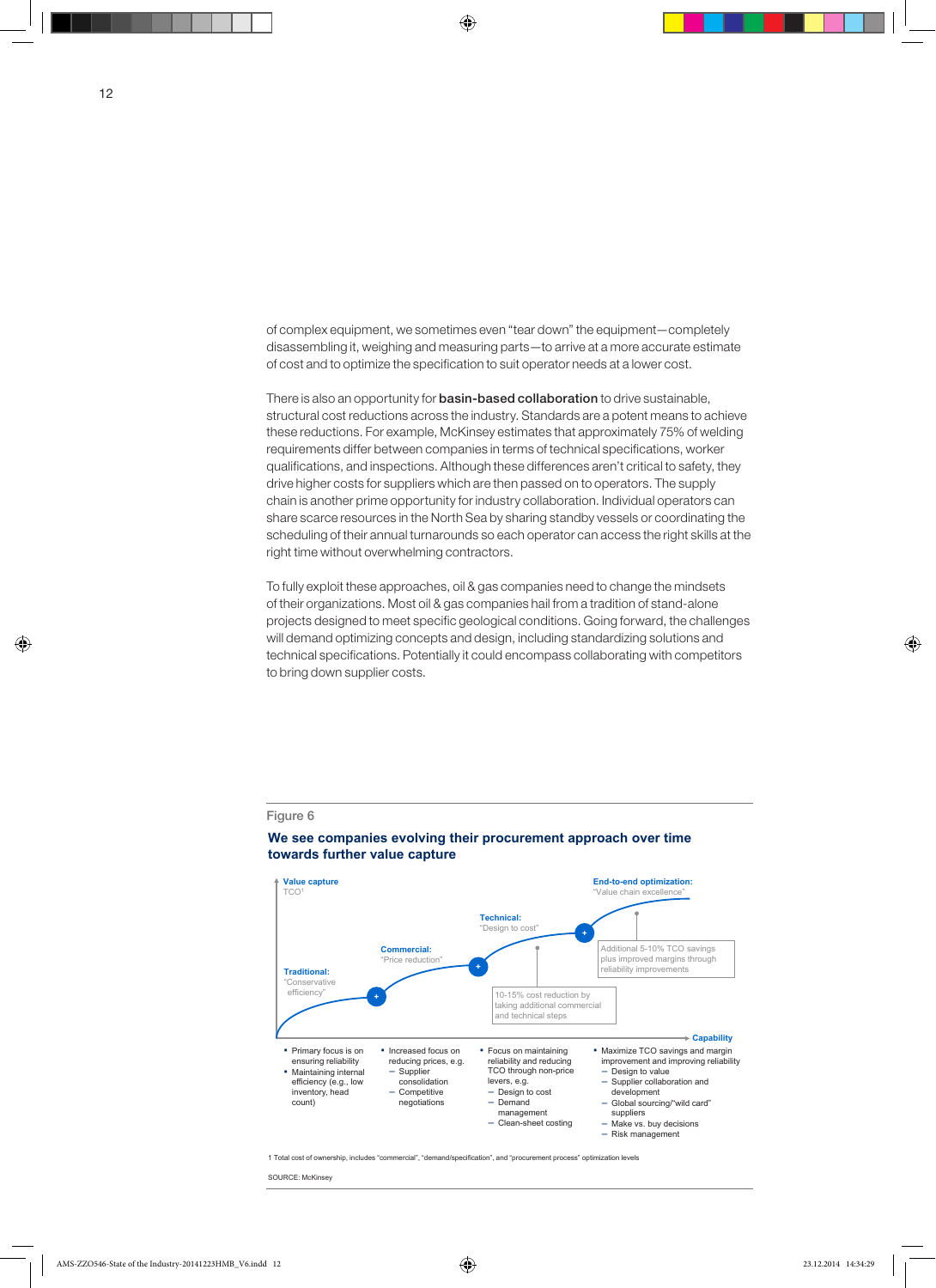#### *Rethink exploration*

In times of financial stress, exploration has historically been one of the first areas where companies cut costs. In our view, these cost reductions have not always been approached in the most effective way. In fact, they often weaken the pipeline of future prospects. So how can companies best respond and optimize exploration costs? We suggest three actions:

- **Maximize core basins.** Proven prolific basins continue to deliver volumes from new plays. Companies should maximize efforts in their core basins across near field and new play exploration which can deliver both volume and attractive value per barrel.
- **Dptimize frontier exploration spend.** Despite the high levels of investment, commercial discoveries in new frontier opportunities are very limited and the chances of success for individual companies are very low. Organizations should take a hard look at their frontier spend and assess the trade offs of risk and reward compared to other growth options.
- Use the cutbacks of others to achieve growth. Companies with successful track records can use the cutbacks of others to seize new growth opportunities at attractive terms through farm-ins or new license round entries.

#### *Reposition the portfolio*

Should low oil prices persist, the industry is likely to see new pressures on independents and a continuation of oil field services and equipment company mergers. Low prices could also usher in a new era of megamergers and partnerships. With the industry under pressure to improve returns, we are seeing many companies move toward high-grading their portfolio assets.

Given the industry's need for long-term sustainability in the wake of its struggles to achieve organic growth, buyers have the opportunity to reshape their portfolios and acquire long-term growth—as we saw in previous waves of large-scale M&A activity. The winning companies will be those that are financially robust (e.g., have strong balance sheets or equity) and proactive in shaping deals that create value through operational or commercial synergies.

An industry shake out provides an opportunity to reposition portfolios for maximum value creation. The opportunities may arise from synergies in cost and value, fundamentally different beliefs about the oil price outlook, and assumptions about organic access to resources with attractive return profiles.

Companies need to actively seek asset acquisition deals, creative arrangements with national oil companies, new technologies, and small or niche M&A opportunities to unlock new opportunities and basins. Our research shows that expert acquirers excel at identifying and defining the discontinuities that lead to deals with the greatest value. Some examples of lenses that proficient acquirers use to assess opportunities include a distressed asset or company (e.g., needing investment partners), technology capability that creates an upside (e.g., gas to liquid or liquefied natural gas), privileged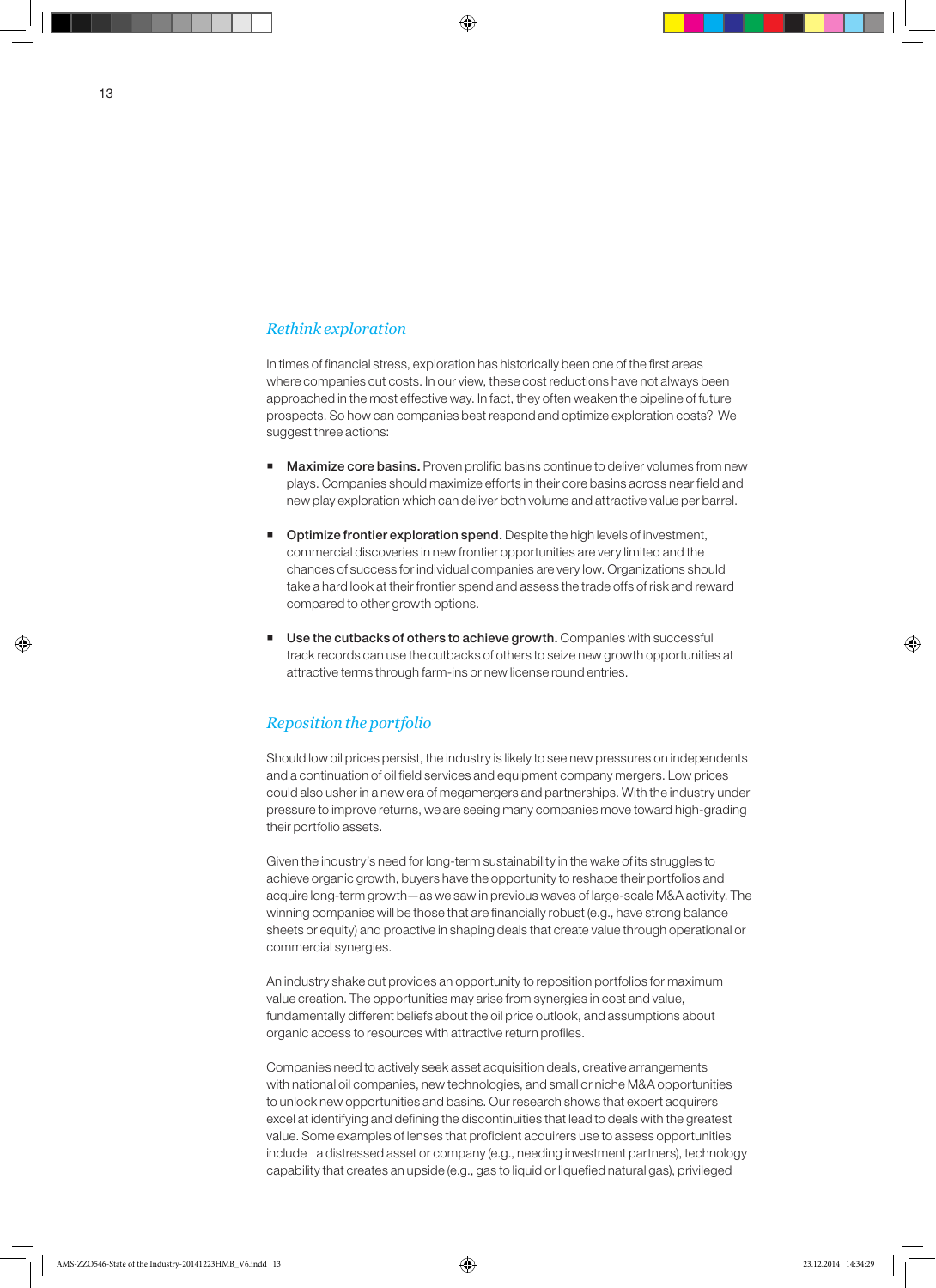resource holder relations and positions, roll-up plays (e.g., Exxon's scale-up play with Mobil's portfolio), and option positions for medium-term development (e.g., strategic partnership with emerging resource holders or yet-to-open negotiated access).

When evaluating potential moves, it is critical to look beyond intrinsic value and synergies. Great moves stem from close consideration of options and upsides available in already discovered resources, and the options of undiscovered resources in existing and adjacent plays.

\*\*\*

In this cyclical industry, different segments fare better than others at different times (see Figure 7). If we look at total return to shareholders over the last 40 years, majors have outperformed independents. Independents, however, led the pack between 1998 and 2008, and from the credit crunch up to the recent oil price drop. Because of stronger balance sheets and some offsetting effect from downstream portfolios, majors have been more resilient in periods of oil price declines, as we saw during the 2008 oil price crisis and since June 2014.

Oil prices dropping to below USD 70 per barrel has created a sense of industry crisis. The price shock is a burning platform and impetus to act and reverse the trend we have observed for the better part of a decade –exploding capital investment costs eviscerating value.

Getting the organization's arms around its operations and improving asset efficiency to generate cash in the short term is necessary for survival. A true reassessment of value creation rather than cost-cutting exercises is critical. Traditional cost reductions jeopardize medium-term production and growth.

Finally, finding growth (organically or through M&A) is a start, but may not be sufficient. Value from production, projects, and reserves still needs to be delivered. In a lower oil price environment, great performance management becomes a competitive differentiator. And a culture focused on driving value is table stakes.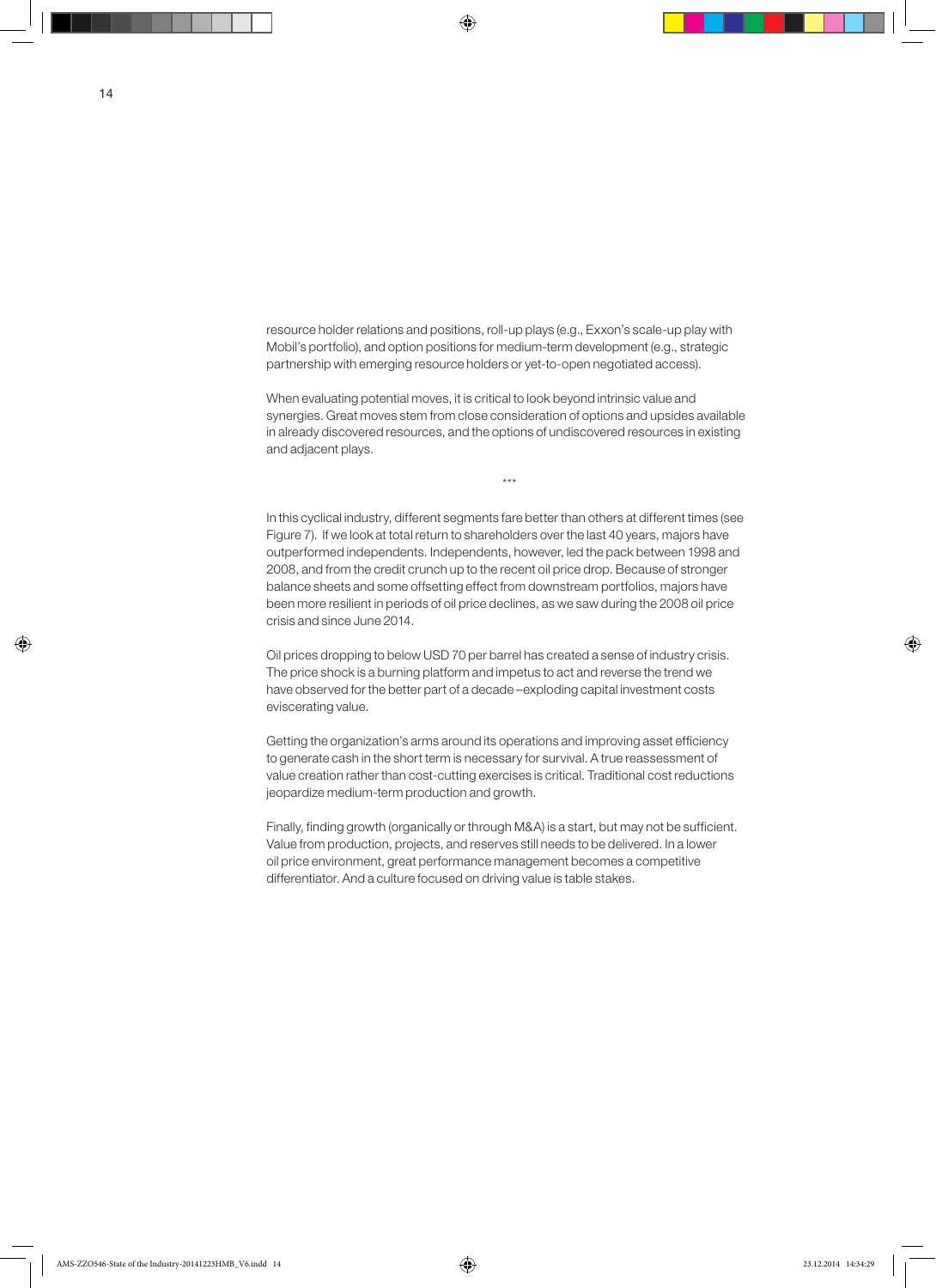#### Figure 7

#### **Different cycles have had different winners:**

**majors vs. E&P independents**